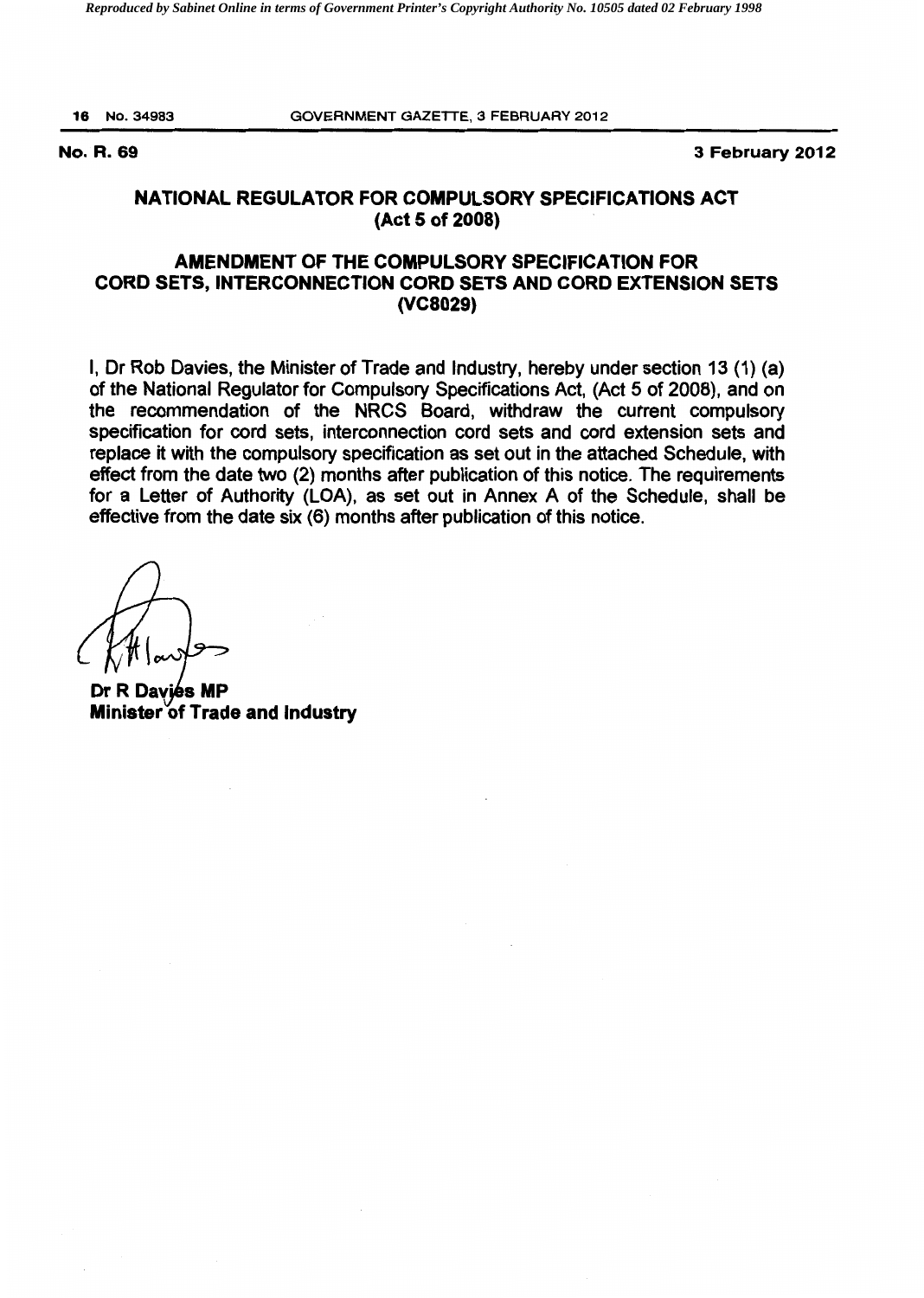#### **vc 8029**

# **COMPULSORY SPECIFICATION FOR CORD SETS, INTERCONNECTION CORD SETS AND CORD EXTENSION SETS**

50

ą.

Æ.

#### **1 SCOPE**

- **1.1** This compulsory specification covers the requirements for cord sets, interconnection cord sets and cord extension sets with a rated current not exceeding 16 A and a rated single-phase voltage not exceeding 250 V a.c., intended for household and similar general purpose equipment.
- **1.2** This compulsory specification does not apply to cord sets, interconnection cord sets and cord extension sets for industrial purposes (incorporating plugs, connectors and socket-outlets in accordance with SANS 60309).

#### **2 DEFINITIONS**

- **2.1** For the purposes of this compulsory specification the definitions in SANS 60799: Electrical accessories - Cord sets and cord interconnection sets, and SANS 1661: Cord extension sets, shall apply.
- **2.2** In addition, the following definitions shall apply:
- **2.2.1 applicant:** The manufacturer or importer seeking approval of any cord sets, interconnection cord sets, and/or cord extension sets. The applicant shall be an existing legal entity within the Republic of South Africa.
- **2.2.2 approval:** Confirmation by the NRCS that a particular cord set, interconnection cord set, or cord extension set satisfies the requirements of this compulsory specification.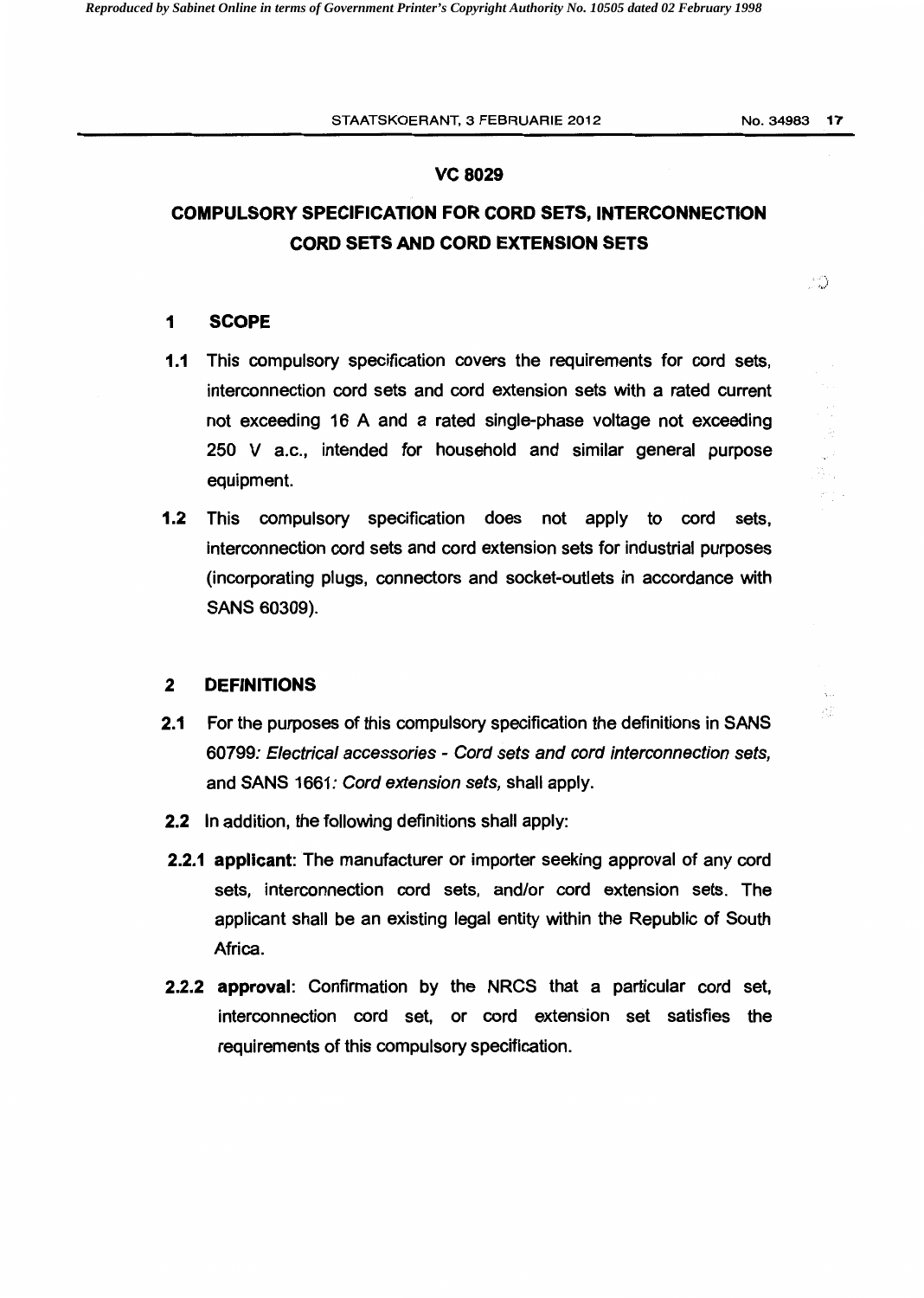#### 18 No.34983 GOVERNMENT GAZETTE, 3 FEBRUARY 2012

- 2.2.3 conformity of production: Proof that cord sets, interconnection cord sets, and/or cord extension sets offered for sale have been manufactured to the approved design and continue to comply with the requirements of this compulsory specification.
- 2.2.4 declaration report: a report, that is issued by an accredited conformity assessment body, indicating the equivalence of products and/or standards.
- 2.2.5 NRCS: the National Regulator for Compulsory Specifications as established by the National Regulator for Compulsory Specifications Act, 2008 (Act No.5 of 2008).
- 2.2.6 proof of conformity: documented evidence of conformity with the requirements of this compulsory specification.
- 2.2.7 valid certificate of conformity: a certified copy of an original certificate of conformity.
- 2.2.8 valid test report: a certified copy of an original test report.

### 3 REQUIREMENTS

- 3.1 A cord set or interconnection cord set shall comply with the requirements of SANS 60799.
- *3.2* A plug fitted to a cord set shall comply with the requirements of SANS 164-0: Plugs and socket-outlet systems for household and similar purposes for use in South Africa - Part 0: General and safety requirements.
- 3.3 A cord extension set shall comply with the requirements of SANS 1661.
- 3.4 The applicant shall ensure that every type of cord set, interconnection cord set, and/or cord extension set has been approved by the NRCS before offering it for sale, in accordance with the requirements of Annex A.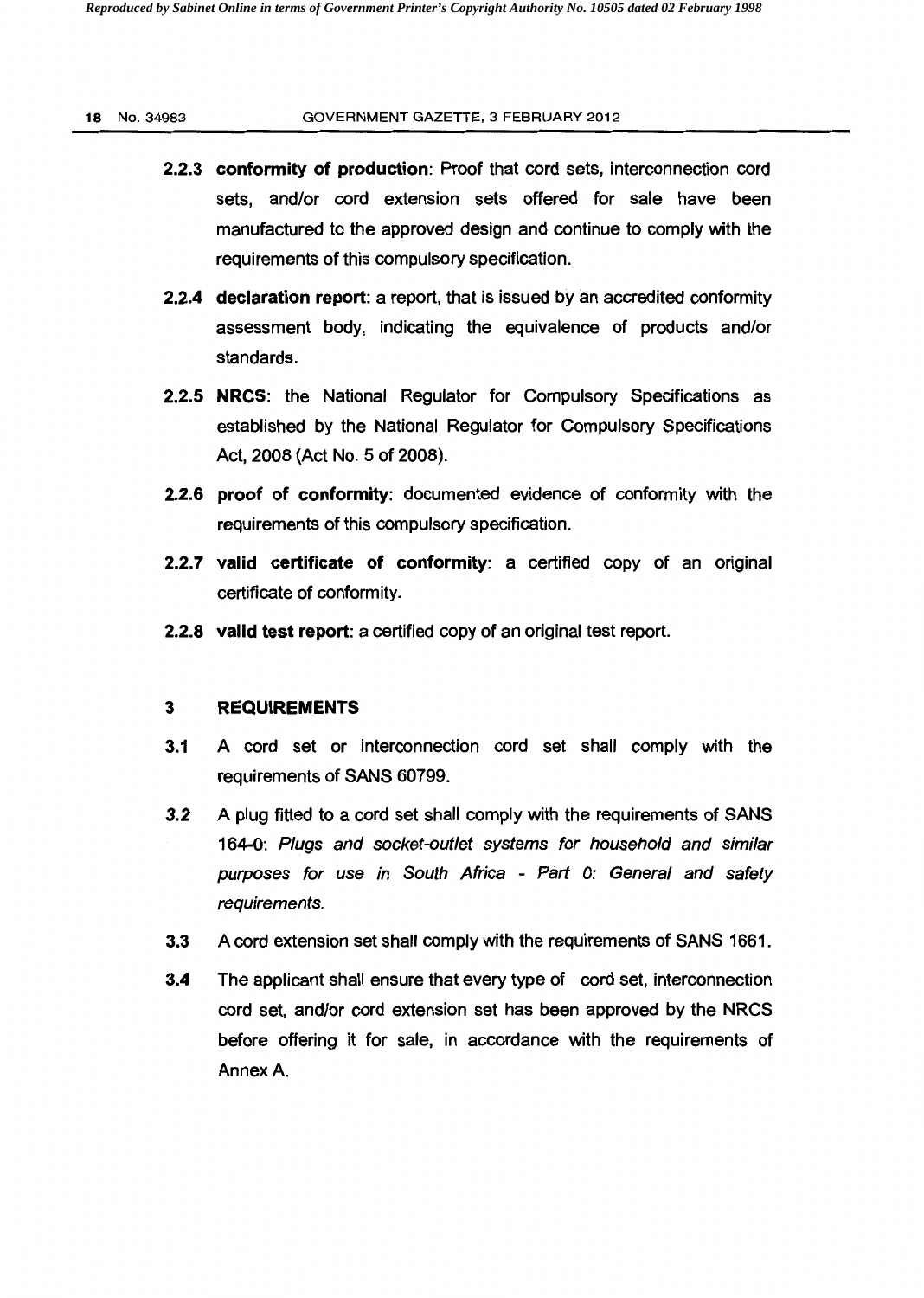#### STAATSKOERANT, 3 FEBRUARIE 2012 No. 34983 19

- **3.5** The applicant shall inform the NRCS of any change in design or materials affecting any mandatory requirement in terms of this compulsory specification. In the event of such change/s the NRCS may, at its discretion, demand that the applicant submit a new application for approval.
- **3.6** The applicant shall, on request, provide the NRCS, within five working days, with satisfactory proof of approval in respect of any cord set, interconnection cord set, and/or cord extension set included in the scope of this compulsory specification.
- **3.7** The applicant shall on request provide the NRCS, within five working days, with satisfactory proof of conformity of production.
- **3.8** Failure to provide such proof shall constitute reasonable grounds for suspicion of non-compliance with the requirements of this compulsory specification.

## **4 EQUIVALENCE OF STANDARDS**

Standards issued by different standardization bodies such as ISO, IEC and EN, will only be accepted if it is proven, in the form of a declaration report from an accredited conformity assessment body, to be technically equivalent to the relevant South African National Standard. The applicant shall be responsible for obtaining such a declaration report. Proof of conformity with such a standard shall be accepted as conformity with the corresponding South African National Standard.

## **5 CONFORMITY TO REFERENCED STANDARDS**

- **5.1** For the purposes of this compulsory specification, a new edition of a referenced standard shall become effective six months from the date of publication as a South African National Standard.
- **5.2** New products, or products resubmitted for approval because of a change in design or materials, shall in all cases be evaluated against the requirements of the latest edition of any referenced standard.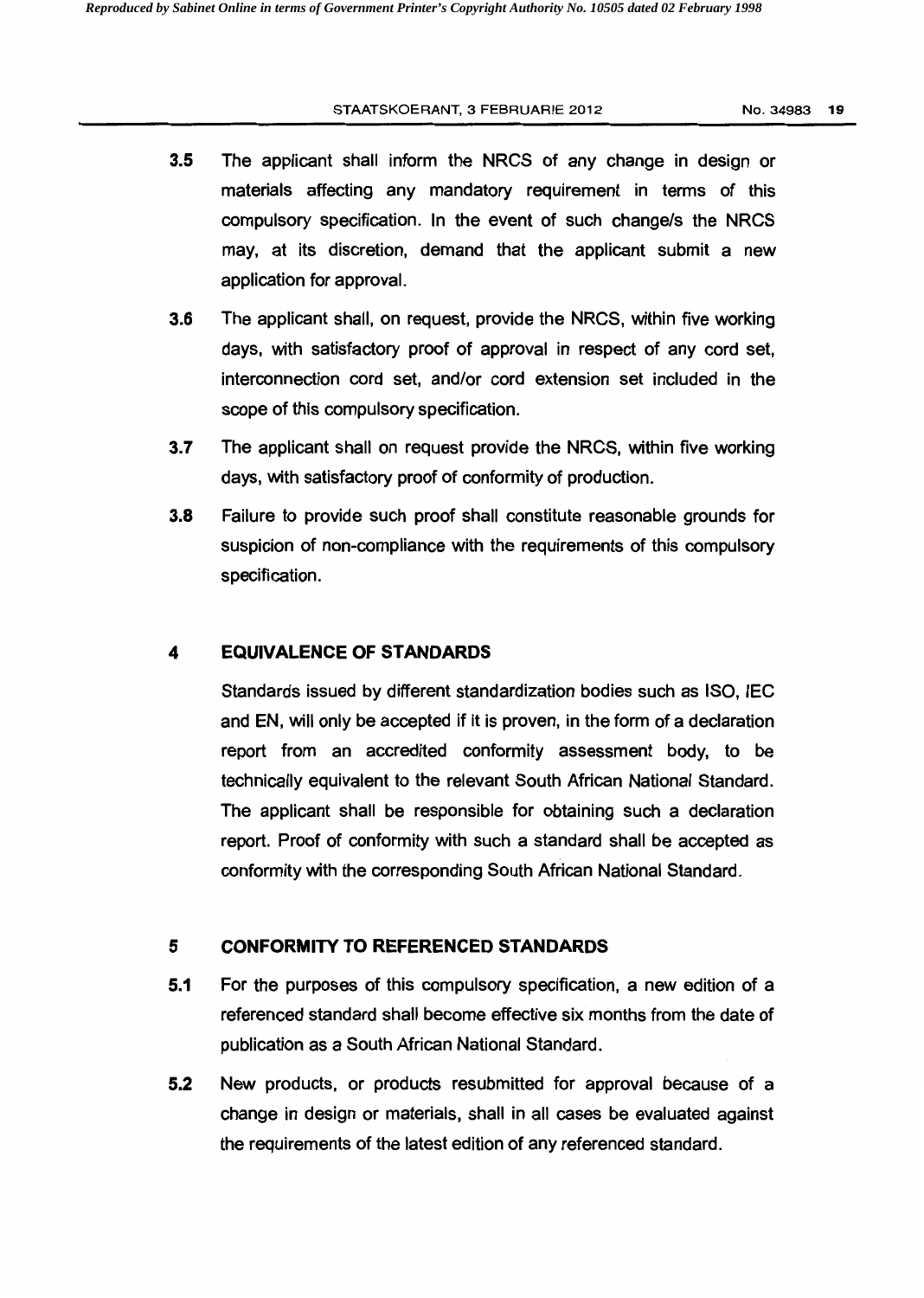#### 20 No. 34983 GOVERNMENT GAZETTE, 3 FEBRUARY 2012

5.3 When a new edition of a referenced standard is published, products originally approved in accordance with the previous edition of that standard may have their approval extended for up to five years from the effective date of the new standard, subject to the requirements of Annex A, unless declared otherwise by the Minister.

## **6 EVIDENCE OF CONFORMITY**

The following forms of evidence shall be submitted to the NRCS as proof of conformity with the requirements of this compulsory specification:

- **6.1** Test reports and certificates in IEC format or any equivalent format acceptable to the NRCS and issued by an appropriately accredited and internationally recognized body being a member of an IAF/ILAC/IECEE mutual recognition scheme in accordance with the NRCS's conformity assessment policy.
- 6.2 The certificates and test reports shall prove conformity with all the applicable mandatory requirements.
- 6.3 Evidence of conformity shall be traceable to the specific type of cord set, interconnection cord set, and/or cord extension set.